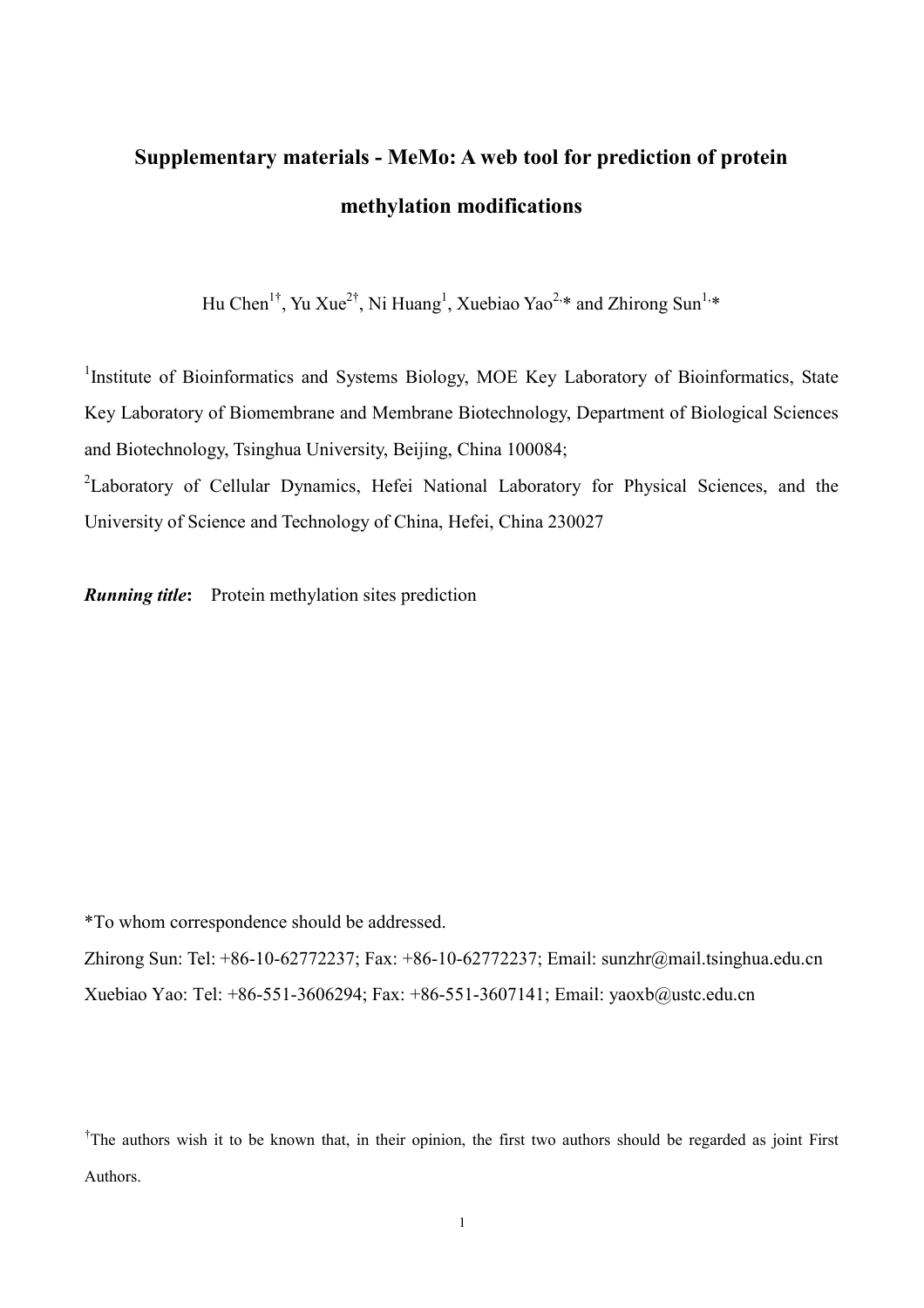## **Data Processing**

## **(+) data set**

We denote the amino acid residues that undergo methylation modification as positive samples (+), while those non-methylatable residues are designated as negative samples (-). Firstly, we obtained the data set of methylation sites from the feature table of SWISS-PROT (version 48) (1). Only experimentally verified methylation sites were selected. Potential methylation sites with keywords of "By similarity", "Potential" or "Probable" in SWISS-PROT's comments were removed. In total, we obtained 328 positive  $(+)$  sites, including lysines (148 items), arginines (76 items), histidines, asparagines and other residues (see in Table S1). We then searched the PubMed with the keywords of "methylation lysine" and "methylation arginine" for information on lysine and arginine methylation, respectively. From  $\sim$ 1,700 scientific articles, we collected 107 and 264 unambiguously and experimentally verified methylation sites for lysine and arginine, separately. Finally, we combined the newly curated data and the data derived from SWISS-PROT into an integrated positive (+) data set. Since only lysines (227 items) and arginines (273 items) had enough data entries to train and test the SVM models, we focused on the methylation of lysine and arginine residues and did not include other residues into consideration. The statistics of the (+) data processing is listed in Table S2.

#### **(-) data set**

As previously described (2-4), the (-) sites are composed of non-annotated lysine/arginine sites in the same proteins from which (+) sites are taken, instead of using proteins randomly picked from the SWISS-PROT database. Thus, both  $(+)$  and  $(-)$  sites are extracted from the same protein pool, making our test more strict. Clearly the (-) sites may contain some false negative samples – these lysine/arginine sites in fact undergo methylation but are not known so far. As a result, the SVMs' performance measurements will overestimate the false positive rates. However, without a reliable standard (-) set, this overestimation is inevitable. The detailed information of both (+) and (-) data used are listed in Table S2.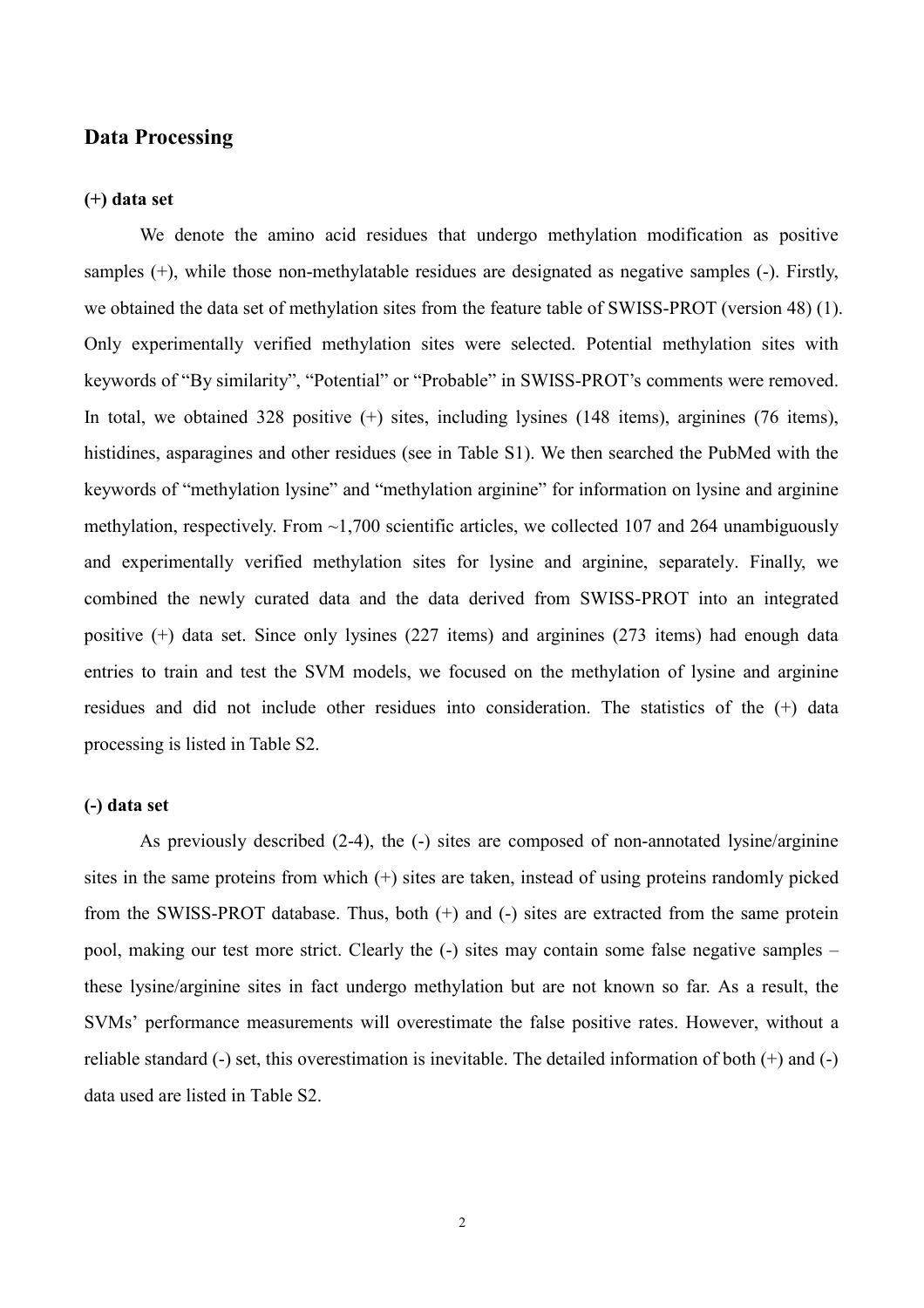# **Algorithm design and validation**

## **Sequence coding**

We employed a traditional sliding window strategy to represent methylation sites. The considered window size was 14 symmetrical residues because preliminary tests show that 14 is the minimum size to achieve good performance. A fragment of 14 amino acids centering on methylated residues was adopted to represent the considered methylation site. Since there is always K or R in the considered methylation site we didn't include the center methylation site into the encoding fragment. We chose orthogonal binary coding scheme to transform protein sequences into numeric vectors. For example, glycine was designated as 00000000000000000001, alanine designated as 00000000000000000010, and so on. The length of final vector representing the methylated site is  $7 \times 2 \times 20 = 280$ .

#### **SVM and Parameter search:**

The support vector machine (SVM) is a new machine learning method, which has been applied for many kinds of pattern recognition problems. The principle of the SVM method is to transform the samples into a high dimension Hilbert space and seek a separating hyperplane in the space. The separating hyperplane, which is called the optimal separating hyperplane, is chosen in such a way as to maximize its distance from the closest training samples. As a supervised machine learning technology, SVM is well founded theoretically on Statistical Learning Theory<sup>30, 31</sup>. The SVM usually outperforms other traditional machine learning technologies, including the neural network and the k-nearest neighbor classifier. Recently, SVM has been successfully adopted to solve many biological problems, such as predicting protein subcellular locations (5), protein secondary structures (5,6), tumor classification (7) and phosphorylated sites (2).

In this work, we have employed LIBSVM (8) to build SVM models. The considered parameters include: kernel function types (RBF and polynomial), gamma, the penalty parameter C. The parameters combination used for training is shown in Table 1.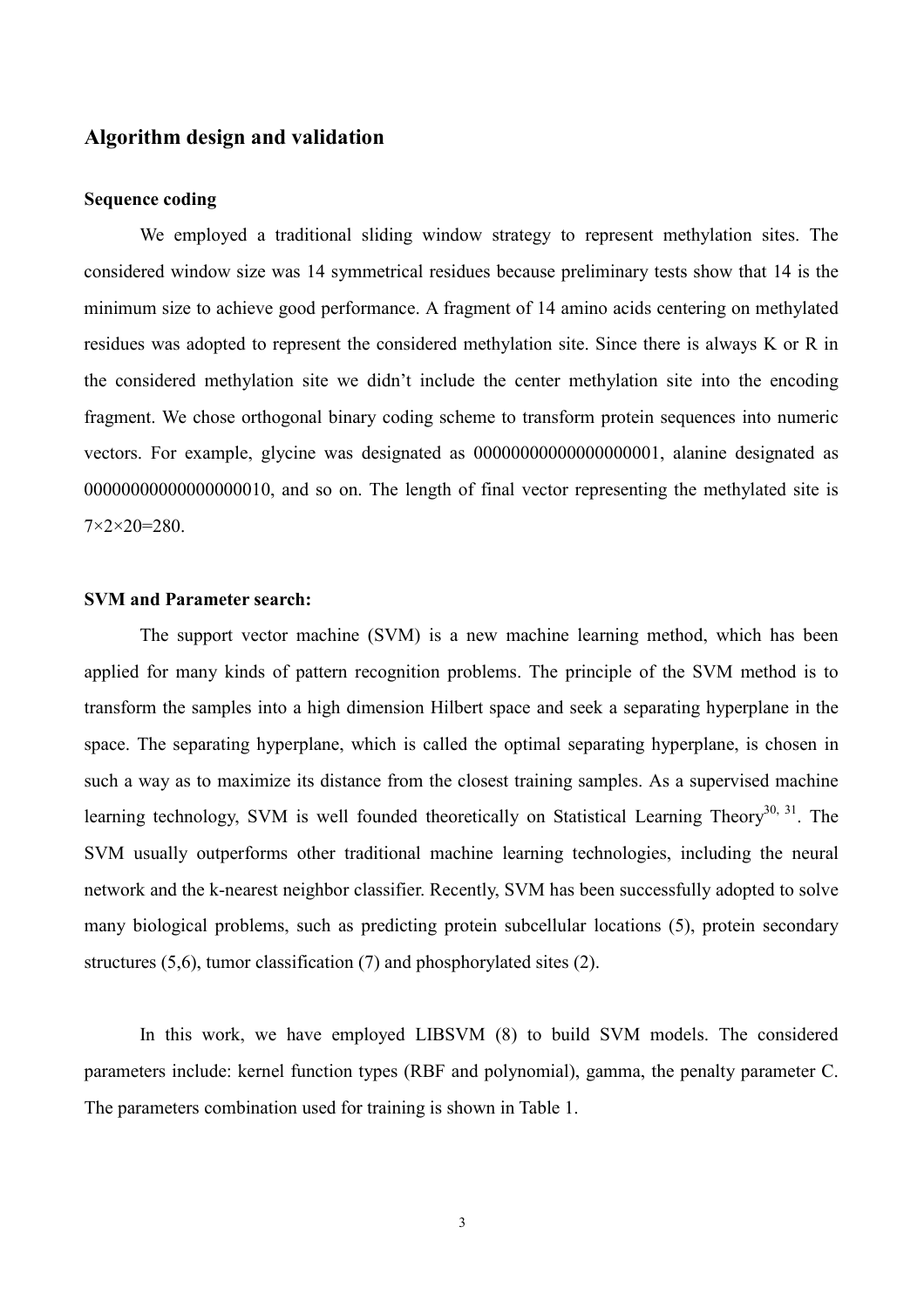#### **Selection of (-) sites and 7-fold cross-validation**

Obviously there are many more (-) sites than (+) sites in our data sets. The SVMs trained with all these (-) sites will overweigh (-) sites and subsequently predict all sites as (-) sites. Hence we have employed a strategy, which is usually named "under-sampling" and has been used in previous work  $(2,9)$ , to overcome the imbalance between  $(+)$  sites and  $(-)$  sites. At first, all the  $(+)$  sites and  $(-)$ sites were combined and then divided equally into seven parts, keeping the same distribution of  $(+)$ and (-) sites in each part. Then six parts were merged into a training data set while the seventh part was taken as a test data set. Since there are more under-sampling (-) sites in the training data than those of  $(+)$  sites, we reduced the number of  $(-)$  sites to keep  $(+)$  sites and  $(-)$  sites balanced. SVM models were then trained on the balanced training set and tested on the test data set. Seven-fold cross validation was carried out. The average accuracy of cross validation was used to estimate the performance.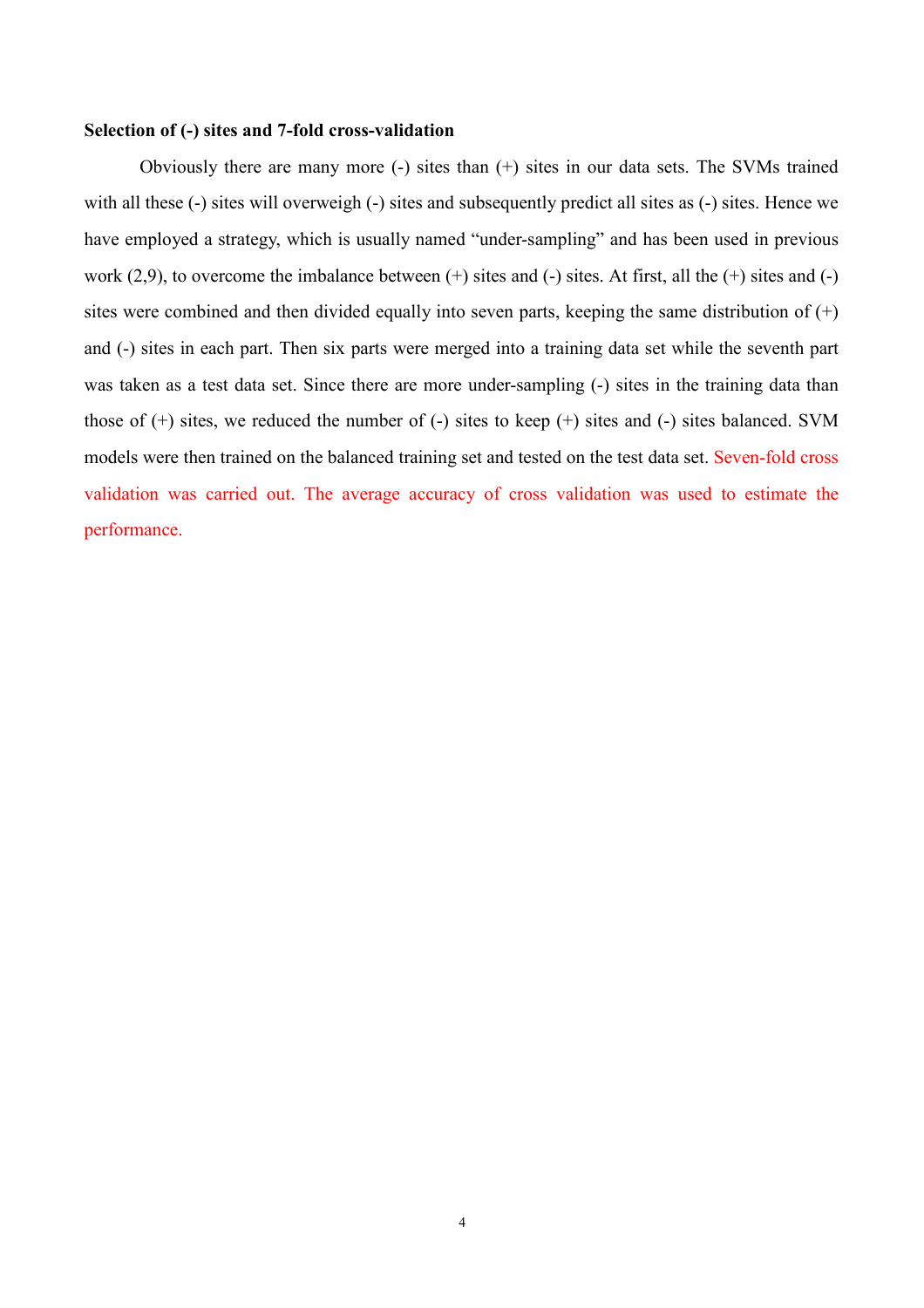# **Performance evaluation of MeMo**

## **Performance measurements**

We have adopted four frequently used measurements: *accuracy*, *specificity*, *sensitivity* and *Mathew correlation coefficient* (*MCC*), to evaluate our prediction system's performance. *Accuracy* represents the correct ratio among both positive and negative data sets, while *sensitivity* and *specificity* illustrate the correct prediction ratios of positive and negative data sets respectively. But when the number of positive data and negative data differ too much from each other, the *Mathew correlation coefficient* (*CC*) should be calculated to assess the prediction performance. The value of *MCC* ranges from -1 to 1, and a larger *MCC* stands for better prediction performance.

Among the data with positive predictions by MeMo, the real positives are defined as *true positives* (*TP*), while the others are defined as *false positives* (*FP*). Among the data with negative predictions by MeMo, the real positives are defined as *false negatives* (*FN*), while the others are defined as *true negatives* (*TN*).

Then the measurements are defined as follows:

$$
accuracy = \frac{TP + TN}{TP + TN + FP + FN}
$$
 
$$
sensitivity = \frac{TP}{TP + FN}
$$
 
$$
specificity = \frac{TN}{TN + FP}
$$

$$
MCC = \frac{(TP \, TN) - (FN \, FP)}{\sqrt{(TP + FN) (TN + FP) (TP + FP) (TN + FN)}}
$$

#### **Performance Comparison**

The parameter combinations and more details about the accuracy of MeMo are shown in Table 1. Performance comparison of MeMo to previous work (Daily *et al.*) (10) is shown in Table S3. To predict methylation sites, Daily *et al.* used numerous features including amino acid frequencies,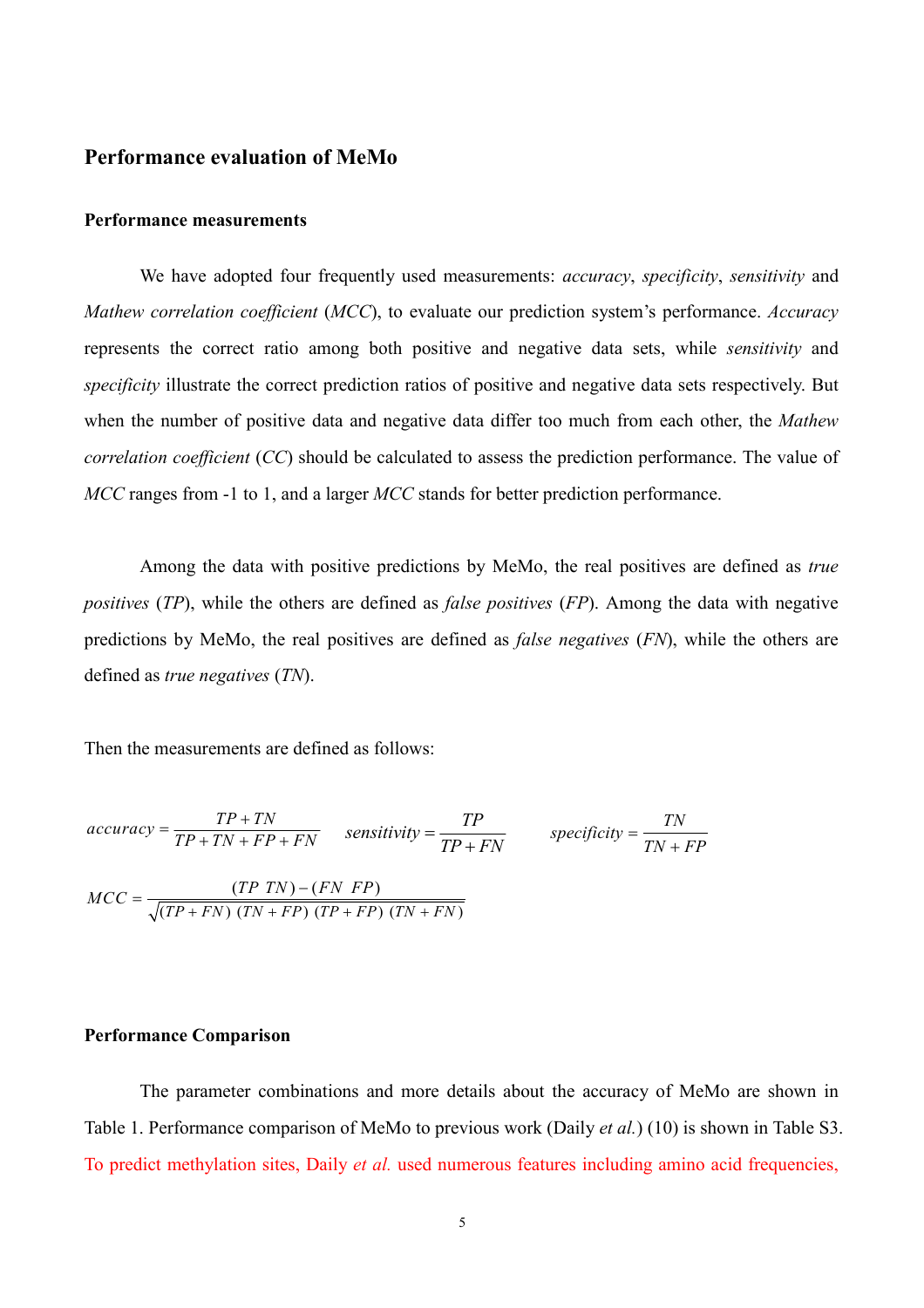aromatic content, flexibility scale, net charge, hydrophobic moment, beta entropy, disorder information and PSI-BLAST profiles. A principal component analysis was applied to reduce dimensionality. Compared with Daily's method, MeMo uses only sequence information and doesn't need dimensionality reduction. On the same dataset "From SWISS-PROT", MeMo's performance is comparable to Daily's. Adding the manually collected data from literatures improves the performance of MeMo to a great extent. There are two corresponding reasons: first, integrating more data means more information to SVM, resulting in a more accurate model; second, manually mined data are experimental verified and reported by the literature. Thus, they are more qualified compared to those from SWISS-PROT database.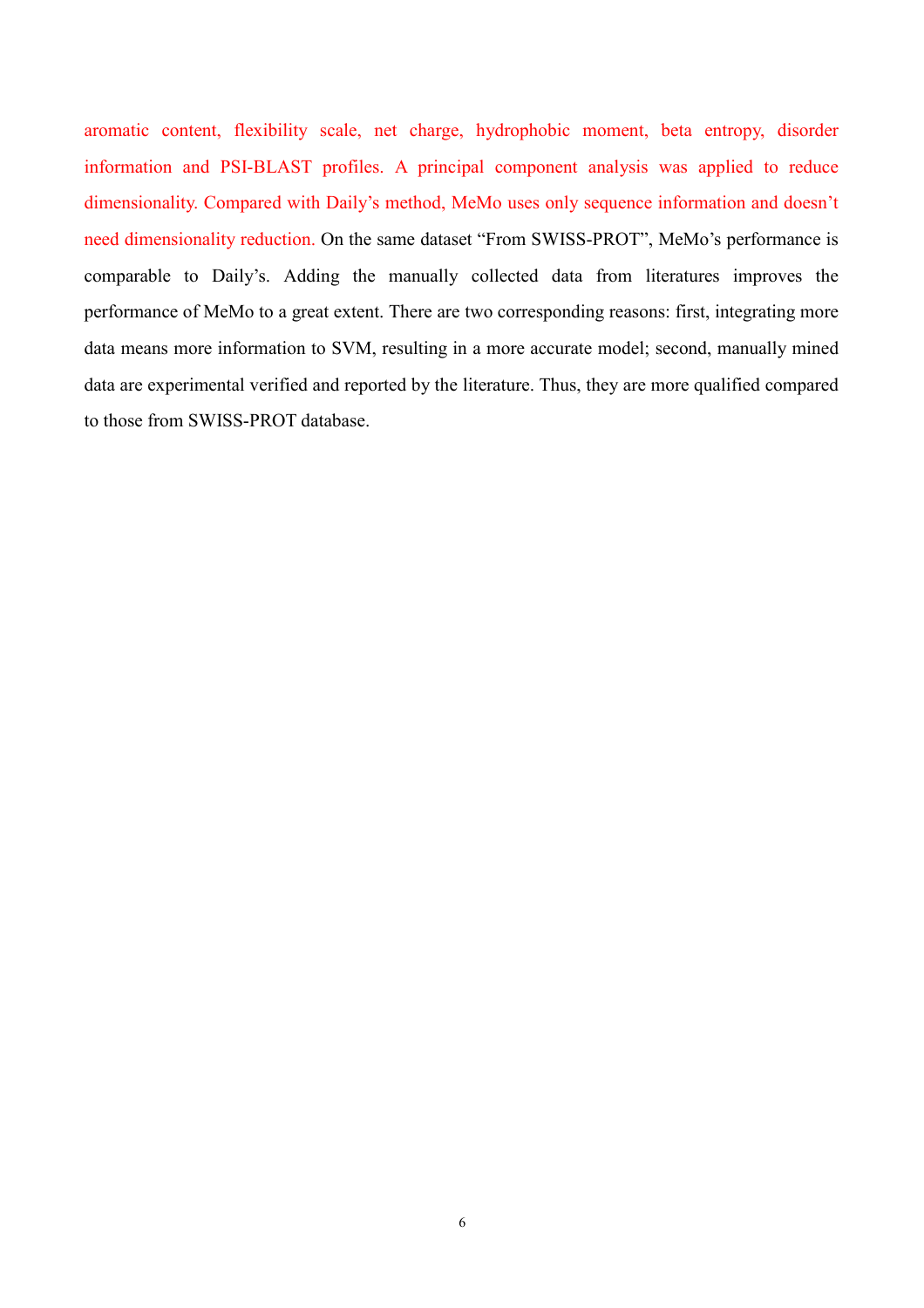# **Sequence logos**

For MeMo, the sensitivity on lysine and arginine sites is nearly identical. And the better accuracy for arginine sites over lysine is entirely due to increased specificity. Why is the performance of our SVM models on arginine sites much better than on lysines sites? We suppose that in the current available data, sequences profiles of the flanking regions of methylated arginine sites might be of higher specificity. To validate this hypothesis we utilize the WebLogo program (11) to generate sequence logos, which represent residue compositions in an intuitive way. The methylated arginine sites (coded by "R") are often in R-G rich regions which are much different from non-methylated arginine sites (Figure S2). In contrast, the methylated lysine sites (coded by "K") are less conservative (Figure S3). Thus, the sequence pattern of methylated arginine sites is more conservative with higher specificity than methylated lysine sites. And this will lead MeMo to think unmethylated lysine sites are in fact methylated to a greater extent than arginine sites. Another potential reason might be that there exist many more methylated lysine sites than arginine sites that remain to be experimentally detected. Continuously more comprehensive experimental analyses remain to be performed to address this issue.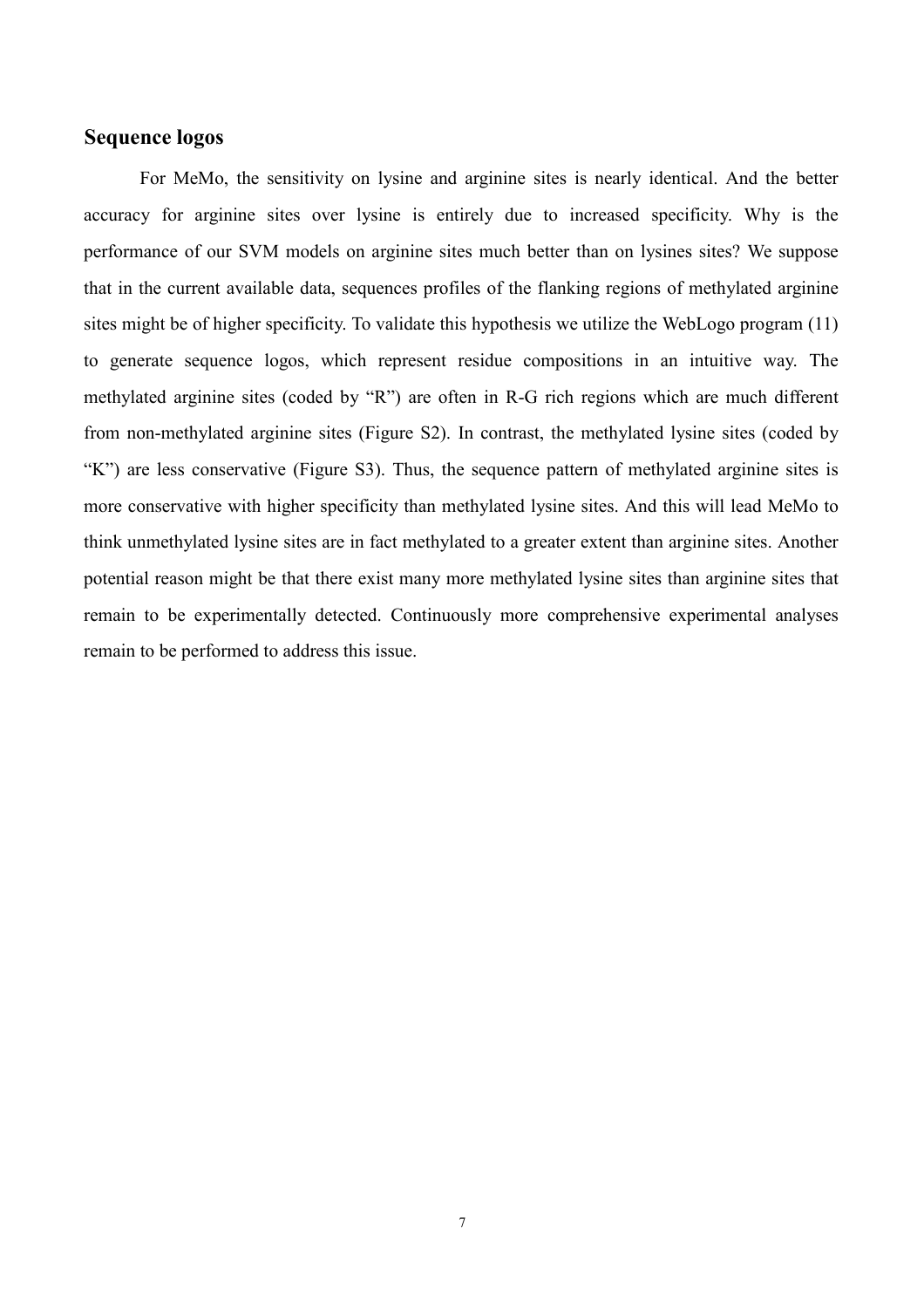#### **www server**

Based on the trained SVM models a web server interface is built up, which is freely available at <http://www.bioinfo.tsinghua.edu.cn/~tigerchen/memo.html>. The data sets are available upon request. The screenshots of Memo are shown in Figure 1 and Figure S1.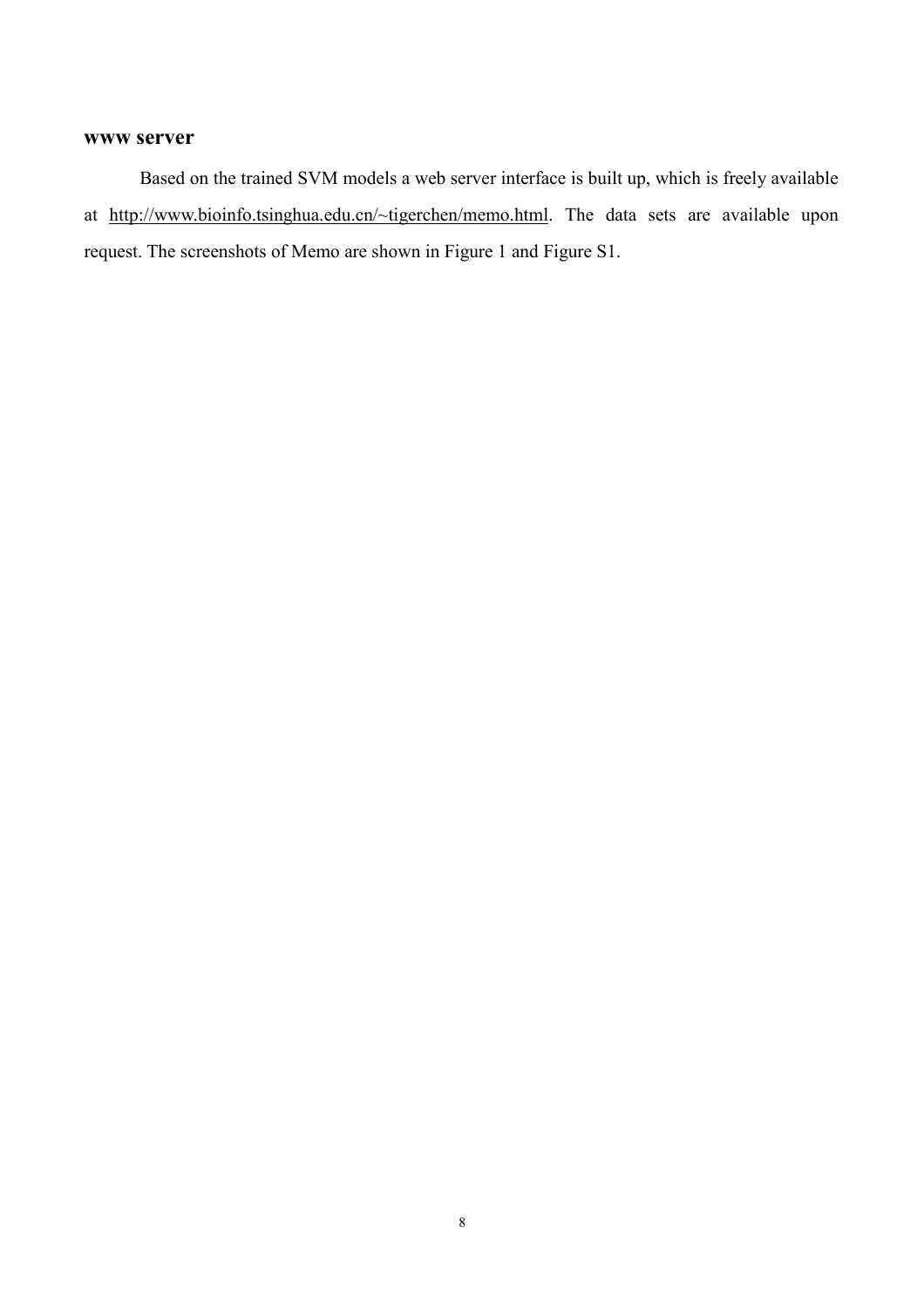# **Functional analysis of Methylated Proteins**

In order to determine which types of proteins will be methylated, we search for Gene Ontology from QuickGO [\(http://www.ebi.ac.uk/ego/](http://www.ebi.ac.uk/ego/)). The Table S4 and Table S5 show top five Gene Ontology (GO) categories of biological processes, molecular functions and cellular components for lysine methylated proteins and arginine methylated proteins, separately. In our non-redundant data set, there are 61 lysine methylated and 92 arginine methylated proteins, respectively.

For the 61 lysine methylated proteins, we have observed 213 distinct GO groups. And here we provide the top five GO items of biological processes, molecular functions and cellular components, respectively (Figure S4). The most abundant GO item of biological process in which lysine methylated proteins are implicated is "transport" (9 proteins). The other four biological processes are "chromosome organization and biogenesis (sensu Eukaryota)" (8 proteins), "nucleosome assembly" (7 proteins), "protein biosynthesis" (6 proteins) and "electron transport" (4 proteins). The most enriched GO group of molecular function is "nucleotide binding" (12 proteins). And the most frequent GO entry of cellular component is "nucleus" (10 proteins).

For the 92 arginine methylated proteins, we have observed 324 distinct GO groups. And here we provide the top five GO items of biological processes, molecular functions and cellular components, respectively (Figure S5). The top five GO items of biological process are "mRNA processing" (15 proteins), "transport" (15 proteins), "transcription" (13 proteins), "regulation of transcription, DNA-dependent" (13 proteins) and "nuclear mRNA splicing, via spliceosome" (7 proteins). The most enriched GO of molecular function is "protein binding" (12 proteins). The other four GO categories are "RNA binding" (33 proteins), "nucleotide binding" (30 proteins), "nucleic acid binding" (29 proteins) and "DNA binding" (17 proteins). And the most frequent GO of cellular component is "nucleus" (41 proteins).

Taken together, the functional analysis of the methylated proteins proposes that the functions of these proteins are quite diverse. Thus, the data set is suitable for our prediction work as training data.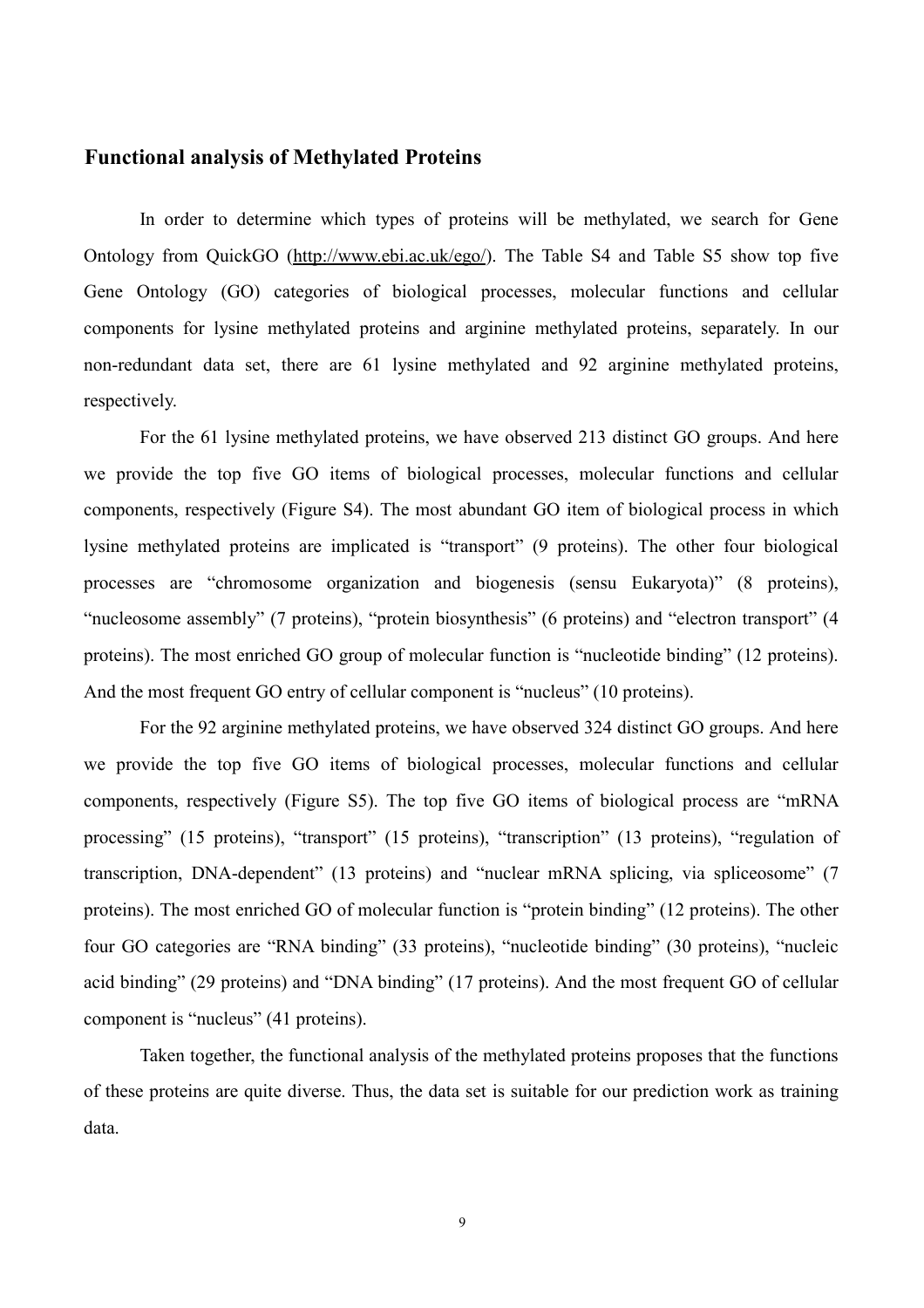# **REFERENCES**

- 1. Boeckmann, B., Bairoch, A., Apweiler, R., Blatter, M.C., Estreicher, A., Gasteiger, E., Martin, M.J., Michoud, K., O'Donovan, C., Phan, I. *et al.* (2003) The SWISS-PROT protein knowledgebase and its supplement TrEMBL in 2003. *Nucleic Acids Res*, **31**, 365-370.
- 2. Kim, J.H., Lee, J., Oh, B., Kimm, K. and Koh, I. (2004) Prediction of phosphorylation sites using SVMs. *Bioinformatics*, **20**, 3179-3184.
- 3. Xue, Y., Zhou, F., Zhu, M., Ahmed, K., Chen, G. and Yao, X. (2005) GPS: a comprehensive www server for phosphorylation sites prediction. *Nucleic Acids Res*, **33**, W184-187.
- 4. Zhou, F.F., Xue, Y., Chen, G.L. and Yao, X. (2004) GPS: a novel group-based phosphorylation predicting and scoring method. *Biochem Biophys Res Commun*, **325**, 1443-1448.
- 5. Hua, S. and Sun, Z. (2001) A novel method of protein secondary structure prediction with high segment overlap measure: support vector machine approach. *J Mol Biol*, **308**, 397-407.
- 6. Guo, J., Chen, H., Sun, Z. and Lin, Y. (2004) A novel method for protein secondary structure prediction using dual-layer SVM and profiles. *Proteins*, **54**, 738-743.
- 7. Lee, Y. and Lee, C.K. (2003) Classification of multiple cancer types by multicategory support vector machines using gene expression data. *Bioinformatics*, **19**, 1132-1139.
- 8. Chang, C.-C. and Lin, C.-J. (2001). Software available at <http://www.csie.ntu.edu.tw/~cjlin/libsvm>.
- 9. Gomez, S.M. and Rzhetsky, A. (2002) Towards the prediction of complete protein--protein interaction networks. *Pac Symp Biocomput*, 413-424.
- 10. Daily, K.M., Radivojac, P. and Dunker, A.K. (2005), *IEEE Symposium on Computational Intelligence in Bioinformatics and Computational Biology, CIBCB 2005*, San Diego, California, U.S.A., pp. 475-481.
- 11. Crooks, G.E., Hon, G., Chandonia, J.M. and Brenner, S.E. (2004) WebLogo: a sequence logo generator. *Genome Res*, **14**, 1188-1190.
- 12. Mulder, N.J., Apweiler, R., Attwood, T.K., Bairoch, A., Barrell, D., Bateman, A., Binns, D., Biswas, M., Bradley, P., Bork, P. *et al.* (2003) The InterPro Database, 2003 brings increased coverage and new features. *Nucleic Acids Res*, **31**, 315-318.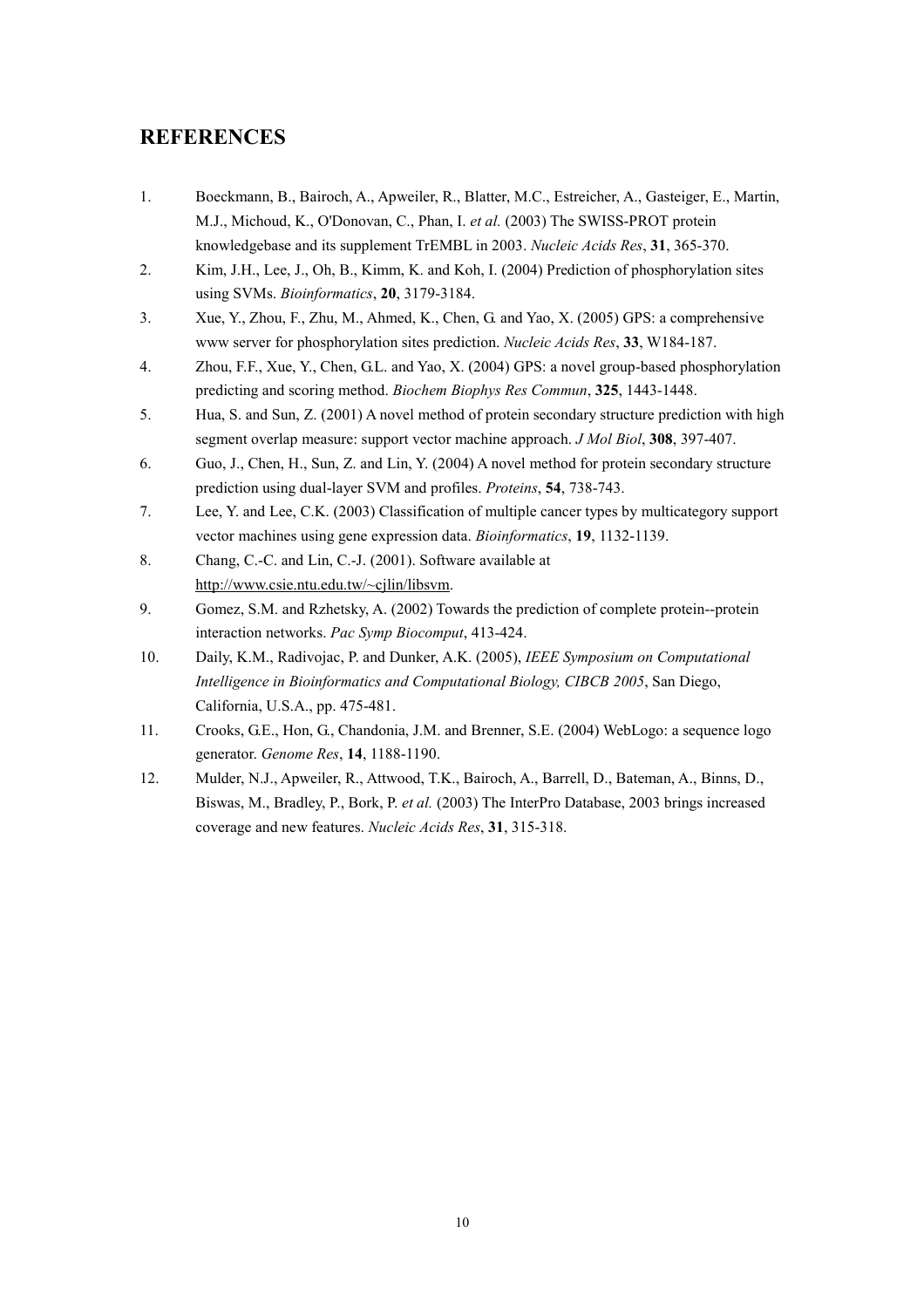# **SUPPLEMENTARY LENGEND**

## SUPPLEMENTARY FIGURES

# **FIGURE S1**- The screenshot of MeMo, showing prediction results

Thanks for using MeMo!

#### Your Query Results:

Protein name:sp|Q9BYU1|PBX4\_HUMAN Pre-B-cell leukemia transcription factor 4 (Homeobox

| Residue | Position | Flanking sequences |
|---------|----------|--------------------|
| R       | 55       | GVCRPEKRGRGGAVA    |
| R       | 57       | CRPEKRGRGGAVARA    |
| R       | 63       | GRGGAVARAGTATPG    |

Protein name: sp | 060499 | STX10\_HUMAN Syntaxin-10 (Syn10) - Homo sapiens (Human).

| Residue | Position | Flanking sequences     |
|---------|----------|------------------------|
| R       |          | <b>EDPFFVVRGEVQKAV</b> |
| R       | ດດ       | <b>QKAVNTARGLYQRWC</b> |

Protein name: sp | Q15036 | SNX17\_HUMAN Sorting nexin-17 - Homo sapiens (Human).

| Residue | Position | Flanking sequences |
|---------|----------|--------------------|
| R       | 339      | IGSTSSPGRGRGEVRL   |
| R       | 341      | ISSPGRGRGEVRLEL    |
| R       | 399      | IRKMLRRRVGGTLRR    |
| R       | 442      | KLSAVSLRGIGSPST    |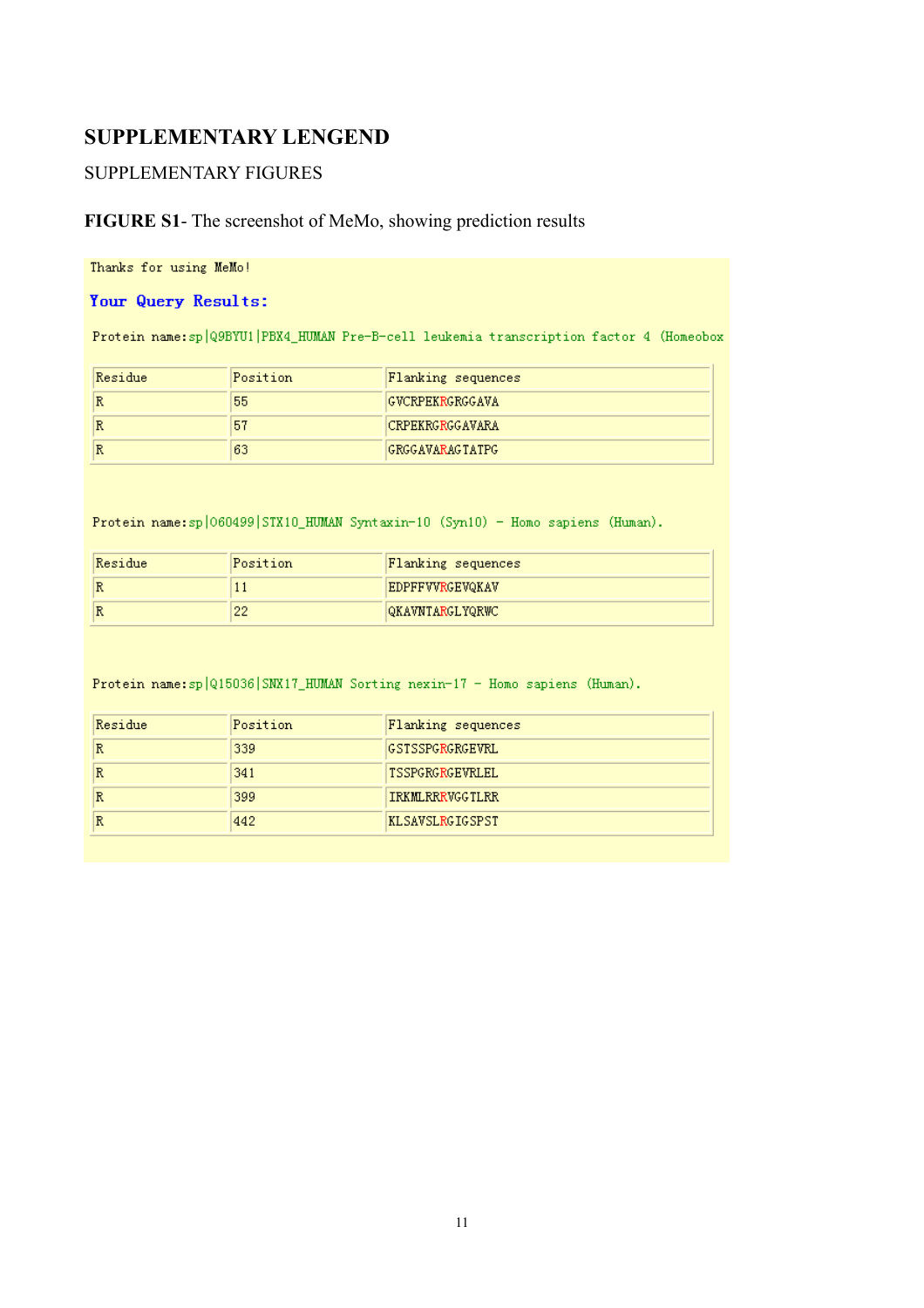**FIGURE S2**. The sequence logos of arginine sites. A taller letter indicates that this kind of residue is more frequently used.

- (a) The non-methylated arginine sites and their flanking sequences.
- (b) The methylated arginine sites' pattern, rich of R and G.







(b)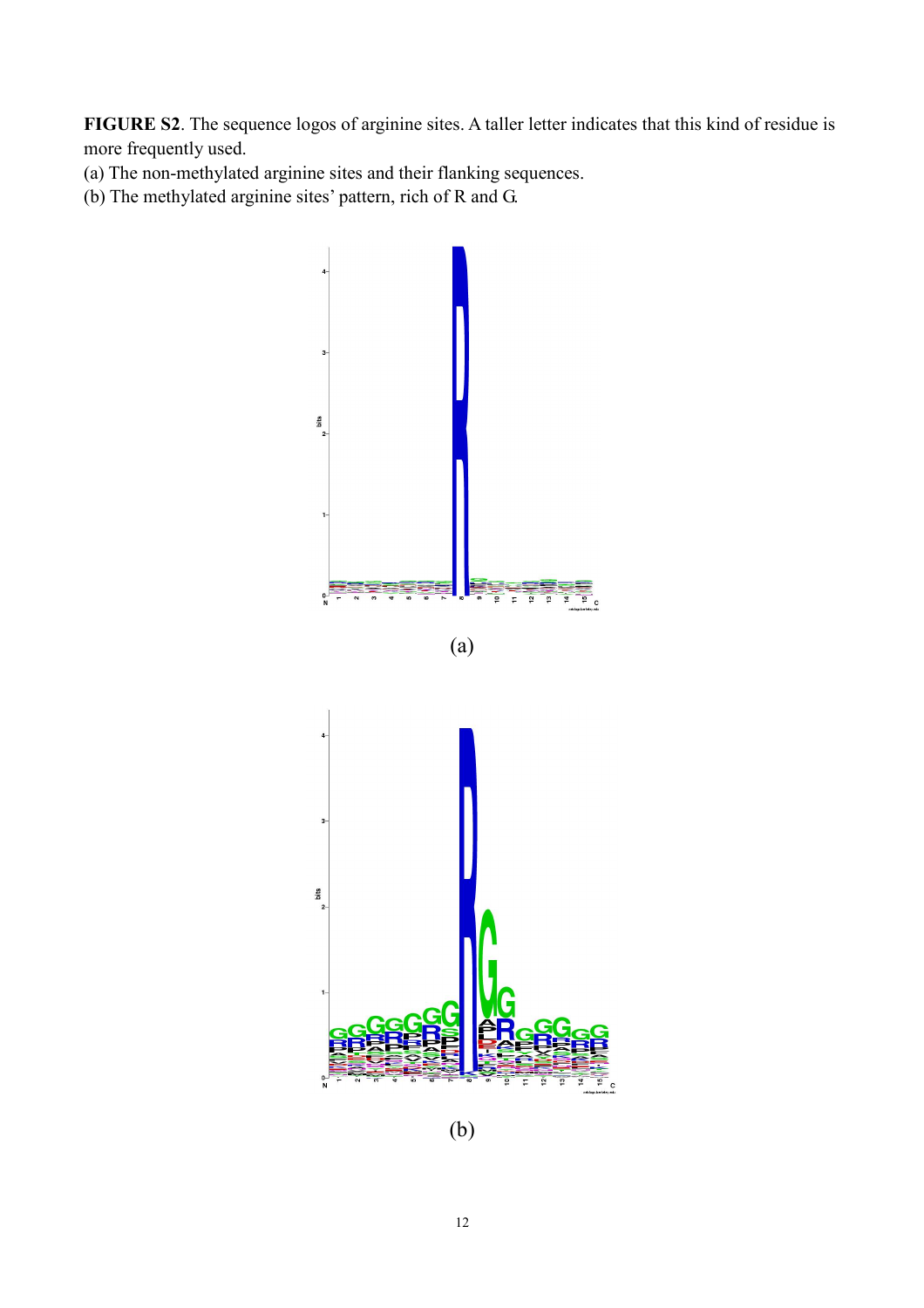**FIGURE S3**. The sequence logos of lysine sites. A taller letter indicates that this kind of residue is more frequently used.

(a) The non-methylated lysine sites and their flanking sequences.

(b) The methylated lysine sites and their flanking sequences. There are not large differences between (a) and (b).



(b)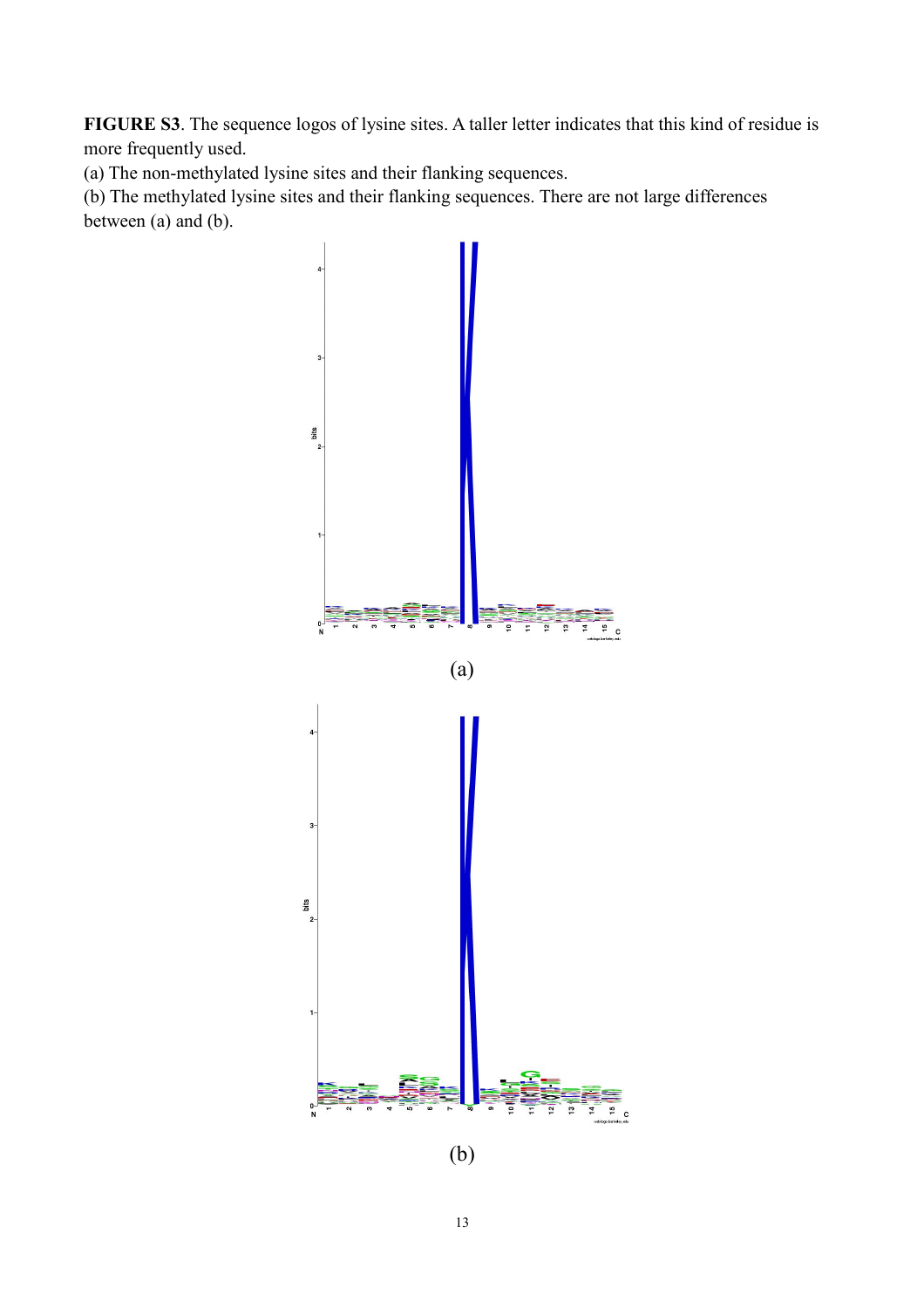# **SUPPLEMENTARY TABLES**

| <b>Residue type</b> | Number of<br>methylated sites |  |
|---------------------|-------------------------------|--|
| Lysine              | 148                           |  |
| Arginine            | 76                            |  |
| Histidine           | 14                            |  |
| Asparagine          | 17                            |  |
| Cysteine            | 5                             |  |
| Others              | 68                            |  |
| In total            | 328                           |  |

**TABLE S1 -** The numbers of methylated sites on different types of residues in SWISS-PROT.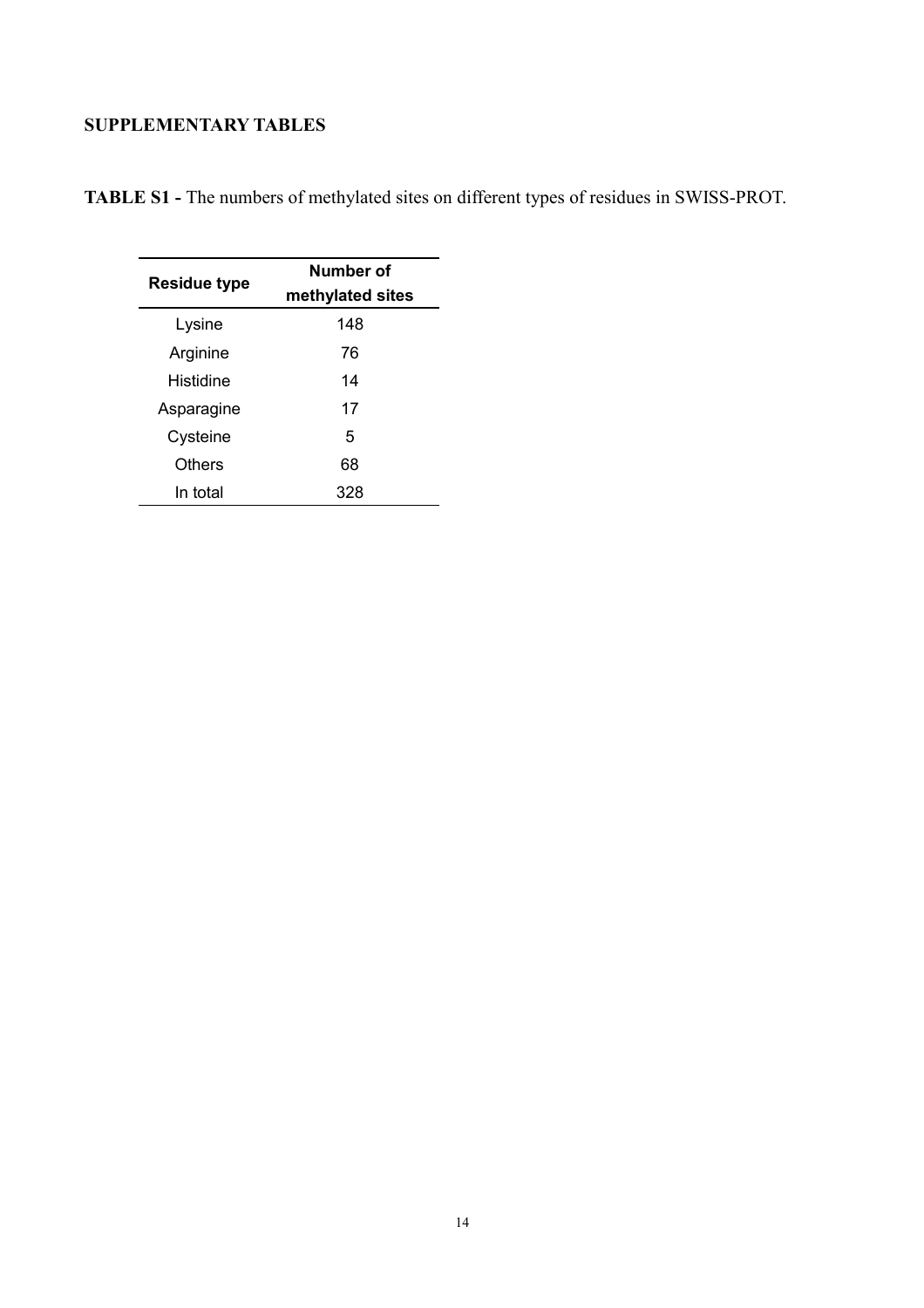| Data Set                     |           | Lysine                     | <b>Arginine</b> |                 |
|------------------------------|-----------|----------------------------|-----------------|-----------------|
|                              | (+) sites | (-) sites                  | (+) sites       | (-) sites       |
| From SWISS-PROT              | 148       | $-*$                       | 76              | -*              |
| From manual collection       | 107       | $\overline{\phantom{a}}^*$ | 264             | $\cdot^{\star}$ |
| In total                     | 227       | 661                        | 273             | 1395            |
| After Homology-reduced (30%) | 145       | 579                        | 247             | 1211            |

**TABLE S2.** Summary of (+) and (-) sites of lysine and arginine from both SWISS-PROT and manually collected data.

\*: the numbers are unavailable. We have firstly collected the positive  $(+)$  sites, after all the  $(+)$  sites are collected and merged together. Then we have retrieved non-annotated lysine/arginine sites as (-) sites from which the same proteins (+) sites were chosen, instead of randomly picking other proteins from the SWISS-PROT database.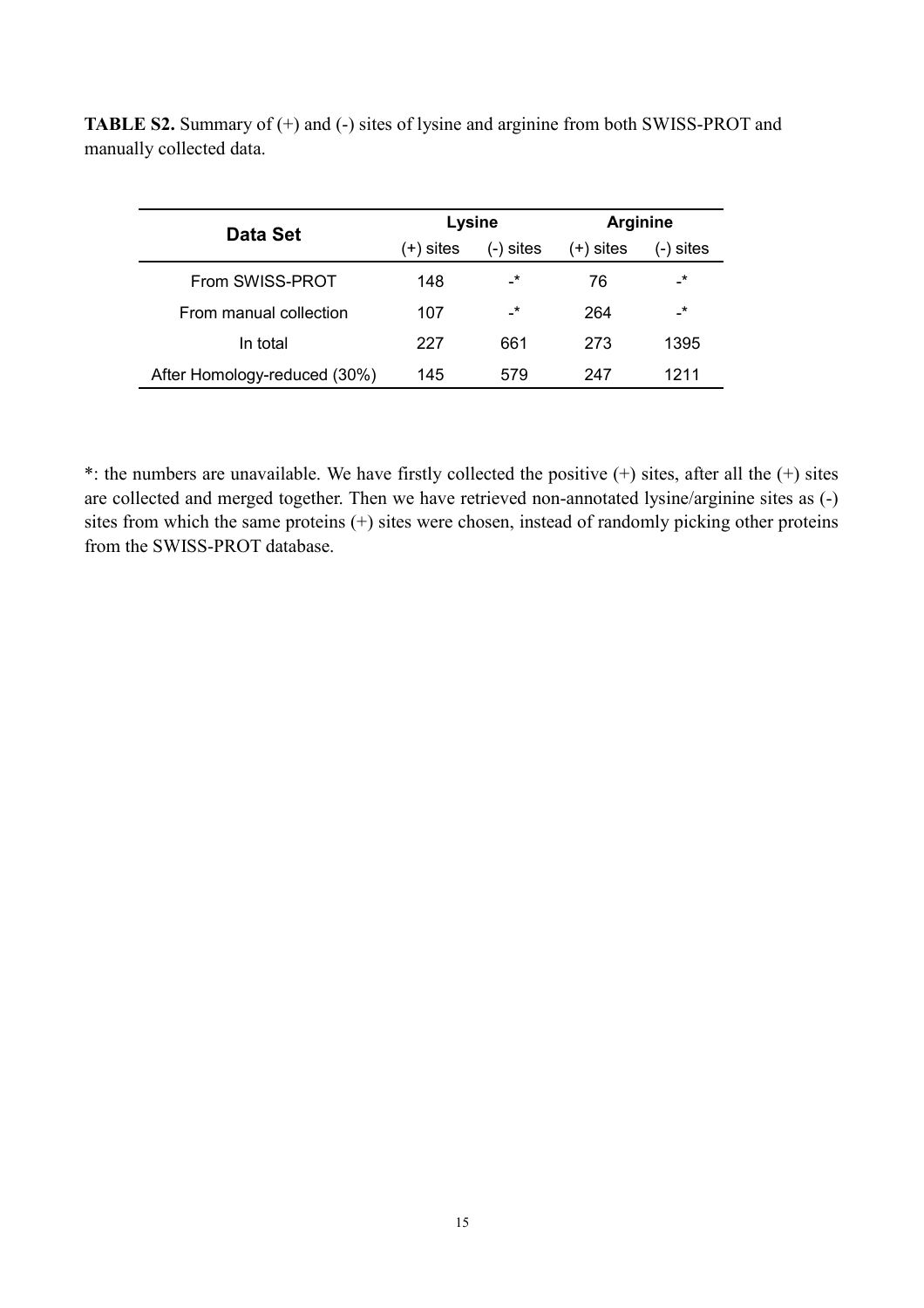| <b>Method</b> | Data set            | <b>Residue</b><br><b>Type</b> | <b>Accurac</b><br>у | <b>Sensitivit</b><br>у | <b>Specificit</b><br>у | <b>MCC</b>          |
|---------------|---------------------|-------------------------------|---------------------|------------------------|------------------------|---------------------|
| Daily et al,  | From                | Arginine                      | 77.9%               | 73.6%                  | 82.2%                  | $0.40^{\degree}$    |
| 2005 (10)     | SWISS-PROT          | Lysine                        | 63.1%               | 65.9%                  | 60.4%                  | $0.13$ <sup>*</sup> |
| MeMo          | From                | Arginine                      | 76.0%               | 70.6%                  | 81.5%                  | 0.37                |
|               | SWISS-PROT          | Lysine                        | 60.6%               | 66.2%                  | 55.5%                  | 0.11                |
|               | From                |                               |                     |                        |                        |                     |
| MeMo          | SWISS-PROT          | Arginine                      | 86.7%               | 69.6%                  | 89.2%                  | 0.54                |
|               | + Manual collection | Lysine                        | 67.1%               | 69.2%                  | 66.7%                  | 0.29                |

**TABLE S3.** Performance comparison between MeMo and the previous work (10).

\*. Daily et al (10) didn't give out MCC values. MCC values shown here are calculated based on Sensitivity (*Sn*) and Specificity (*Sp*) values in their article (10).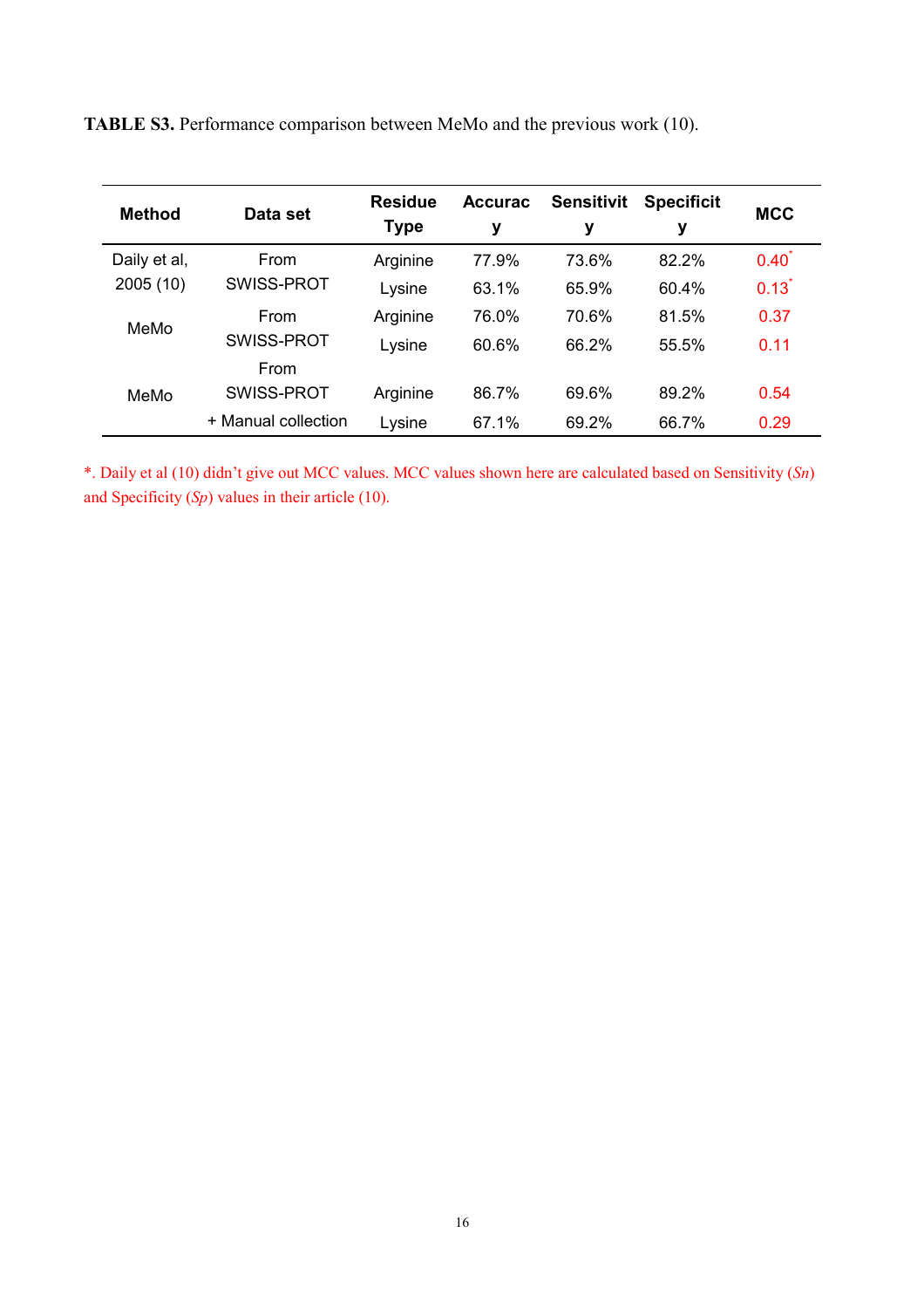**TABLE S4.** Top five Gene Ontology (GO) categories of biological processes, molecular functions and cellular components in lysine methylated proteins.

| <b>GO Symbol</b>            | <b>Name of Gene Ontology</b>                             | <b>No. of Proteins</b> |  |  |
|-----------------------------|----------------------------------------------------------|------------------------|--|--|
| Top five biological process |                                                          |                        |  |  |
| GO:0006810                  | transport                                                | 9                      |  |  |
| GO:0007001                  | chromosome organization and biogenesis (sensu Eukaryota) | 8                      |  |  |
| GO:0006334                  | nucleosome assembly                                      | 7                      |  |  |
| GO:0006412                  | protein biosynthesis                                     | 6                      |  |  |
| GO:0006118                  | electron transport                                       | 4                      |  |  |
|                             |                                                          |                        |  |  |
| Top five molecular function |                                                          |                        |  |  |
| GO:0000166                  | nucleotide binding                                       | 12                     |  |  |
| GO:0003677                  | DNA binding                                              | 11                     |  |  |
| GO:0005515                  | protein binding                                          | 8                      |  |  |
| GO:0005525                  | GTP binding                                              | 8                      |  |  |
| GO:0046872                  | metal ion binding                                        | 7                      |  |  |
|                             |                                                          |                        |  |  |
| Top five cellular component |                                                          |                        |  |  |
| GO:0005634                  | nucleus                                                  | 10                     |  |  |
| GO:0005694                  | chromosome                                               | 8                      |  |  |
| GO:0005737                  | cytoplasm                                                | 8                      |  |  |
| GO:0000786                  | nucleosome                                               | 7                      |  |  |
| GO:0016020                  | membrane                                                 | 7                      |  |  |